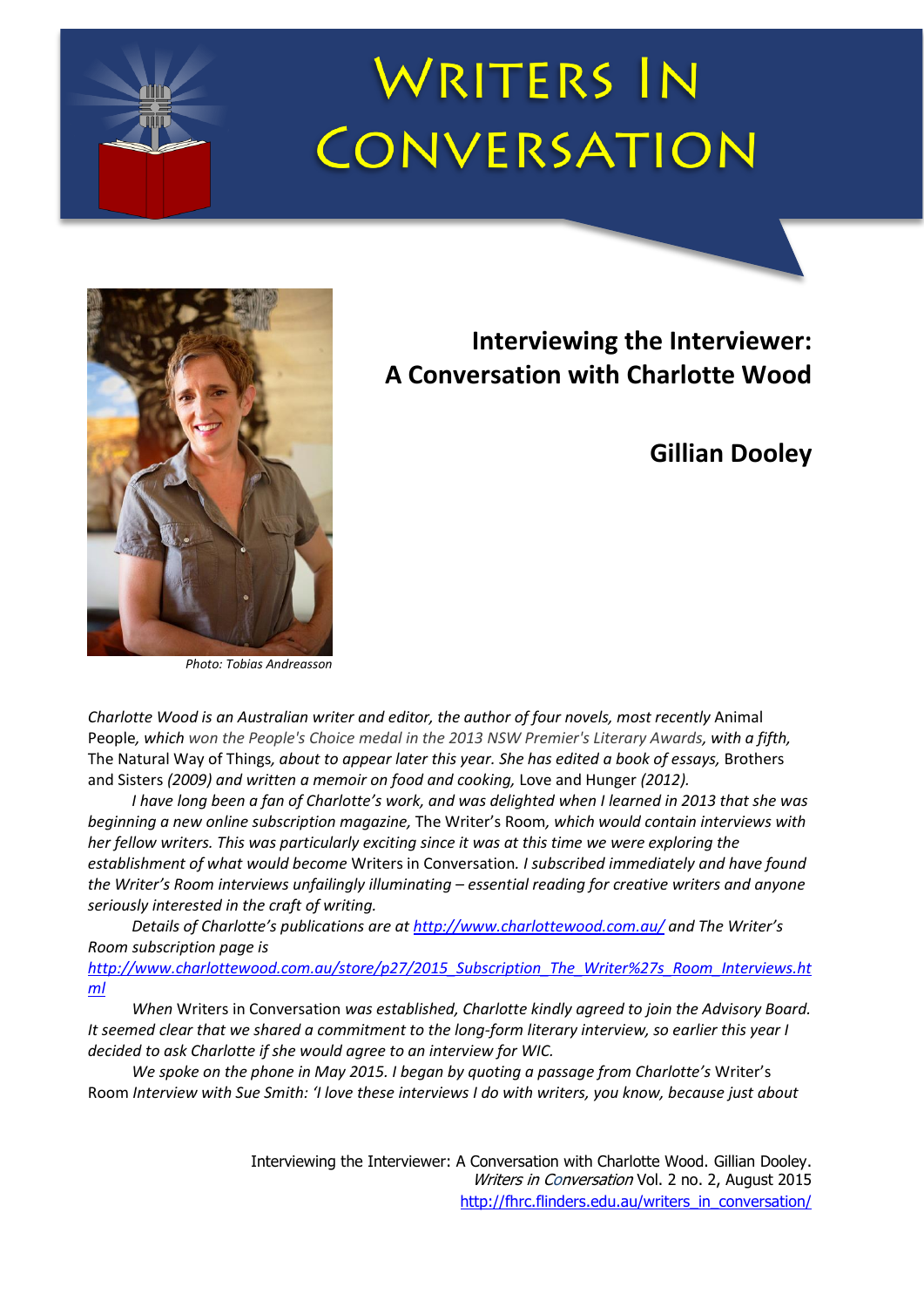*everyone I interview talks about failure. And you never hear it elsewhere, really,'<sup>1</sup> and asking Charlotte to comment on what she had said.* 

**CW: It's interesting to me that when I've done these interviews with writers, that are lengthy and about a body of work and often quite a long career, reasonably quickly the writers themselves bring up the topic of failure, and not just commercial failure or critical failure, but the sense of struggling against the failure of their own work of art all the time. I don't know if they raise it because they're in conversation with another writer who knows how it feels, but I do think that the experience of writing literary work is the experience of pushing all the time against failure. At the same time, whenever you do a mainstream press interview you are kind of in sales mode, and you don't really want to be talking about failure when you talk about your new book, which is really what most interviews are about. Even at writers' festivals and whatever, underlying most interviews about literary creativity is the uneasy sense that you're trying to sell books. I think the interviews that I've done somehow release writers from that feeling. Also, though I haven't always been successful, I've tried to get writers in between books as much as possible. Lately, for various logistical and timing reasons, I've interviewed a few writers with a new book about to come out or one just released, but on the whole, when I've spoken to writers they're not in promotion mode. I think it's quite a relief for them to be talking about their work in that sort of phase, because it's a much calmer sort of time and they don't feel the obligation to publishers and whoever else to try and promote their work. And we're talking about the process of writing, we're not talking about the outcome, the actual content of the book, or not so much.**

**In her interview Sue Smith was quite adamant, and I agree with her, that there needs to be among creative people a much more open discussion about the presence of failure and the necessity and the inevitability of failure in a long career. She particularly drew attention to some of the really quite vicious commentary about David Williamson's plays. I think part of that is the cultural need that we seem to have to tear down someone who has been very successful. When something isn't successful there's a kind of glee in pointing and laughing and triumphantly drawing attention to a failure rather than expecting that in 30 or 40 or 50 years of producing art you're not always going to have a major success. A really intelligent audience will be interested in failures rather than embarrassed or horrified or disgusted by them. And if you want artists to risk trying new things, we have to embrace failure as, if not an inevitability, then a possibility of any real adventure in the creative process.**

GD: In wonder how the book reviewer fits into this? From a reviewer's point of view, you don't want to pull your punches and be kind if you don't think a work has succeeded, but how do we make especially new authors, but I suppose all authors, realise that a bad review is not an indictment?

**CW: To me it's all in the tone of the review. It's not the criticism that's the problem for most writers, I don't think, it's the tone that is often quite sneery and derisive. When that kind of** 

<u>.</u>

<sup>1</sup> Sue Smith, *The Writer's Room Interviews* 13, February 2015, 7.

Interviewing the Interviewer: A Conversation with Charlotte Wood. Gillian Dooley. Writers in Conversation Vol. 2 no. 2, August 2015 [http://fhrc.flinders.edu.au/writers\\_in\\_conversation/](http://fhrc.flinders.edu.au/writers_in_conversation/)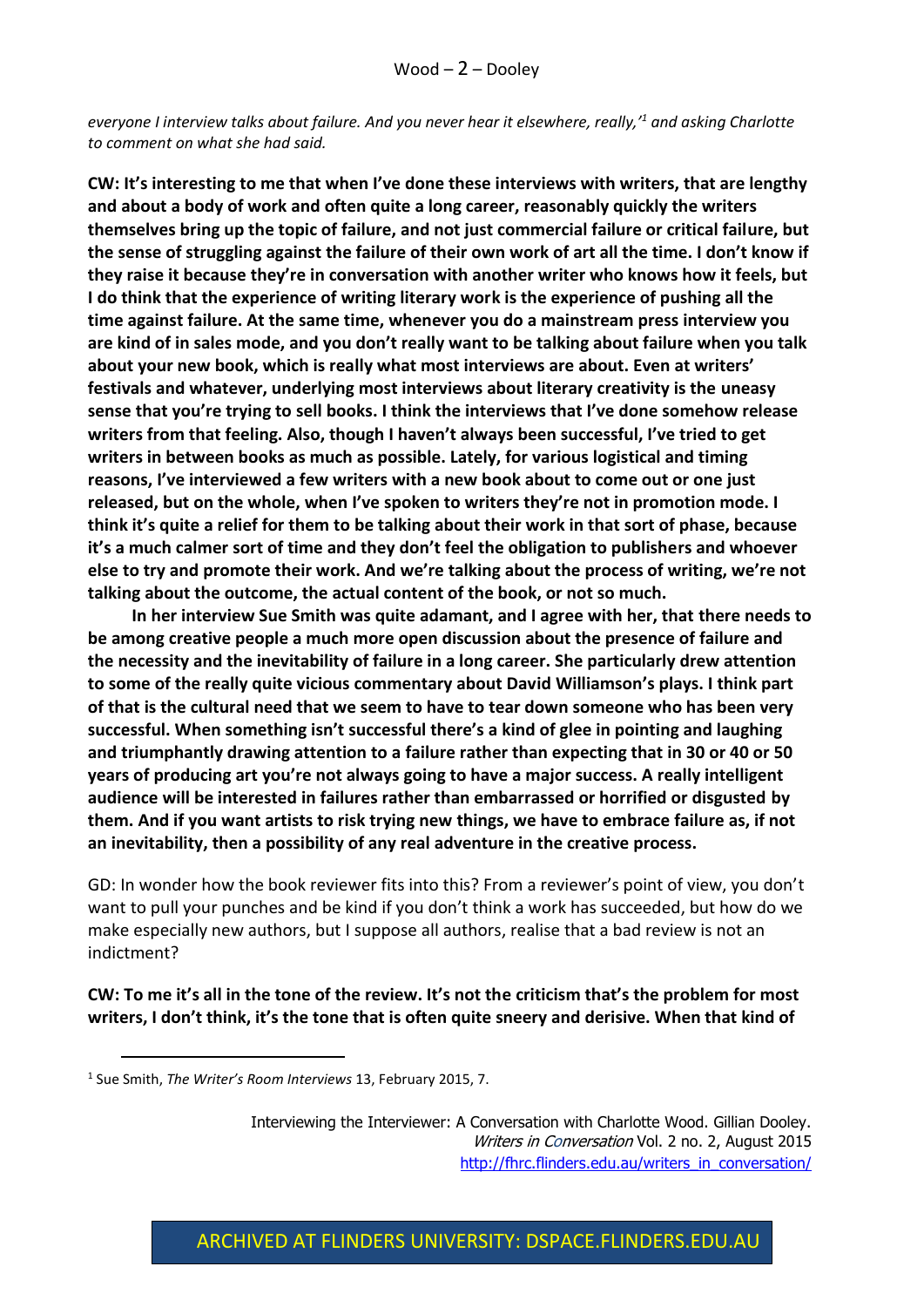**tone is employed in the hands of a critic who actually isn't very confident it can be their fairly transparent attempt to bolster their own sense of authority. But a really confident reviewer has a much more solid sense of enquiry and approaches the book that they're reviewing with a fundamental respect for the endeavour of creating fiction, or non-fiction. They start from a baseline of respect and then ask, 'So, what's gone wrong here, in this case?'**

#### GD: How do you prepare for your interviews? Do you formulate questions in advance?

**CW: The first thing I do is read as much as I can of the writer's work, and I then do as much research as I can, looking at interviews they've done before and articles and profiles about their work. I make a long, long list of questions which I never get through. The questions are both about the process of their work, and the content of their work to a lesser degree, and I also have broader questions about the creative process and their opinions of various things. For instance, I might ask them their opinions about what the relationship is between ego and creativity, or I might ask them about ambition and failure.**

#### GD: There are not standard questions that you always ask everyone?

**CW: No, not that I always do, but I do have a sort of bank of general questions that I will consult to see if I think some of them might work. But one of the important things that I try to do is to let the writer really lead me in the conversation. If I ask a question and they don't seem particularly interested in it but they start going off on a tangent I'll go with them down that path, because obviously they have something they want to say about it, and that way you find really interesting things that you haven't heard about before. For example, in the last interview I did, with James Bradley, there was a really fascinating thread of talking about how you create narrative tension without using plot. I'd never read anyone talking about that and we had a really interesting discussion about how you can use the structure of a book to maintain momentum and so on. If I'd just stuck to my list of questions I wouldn't have got that material, so it's a matter of listening more than speaking myself. One of the discussions he and I ended up having was about the speed our books are read at. A writer will make a statement about something, and instead of just saying, 'Yes that's interesting' and then moving on to another question, we tend quite often to get into a longer discussion about**  *why* **they think that. One of the things James said was that he really likes it when people say they read his books in one sitting – he doesn't want his books to be slow, and I said I felt the same way, but why did both of us feel that way? So it's often an investigation of things both the writers in the conversation are thinking, on a subject that we haven't actually thought about before. It's quite an interesting excavation process.**

GD: And the way you choose your interviewees – they're writers who you either know or you've read and you find interesting?

**CW: Some of them are writers that I've known and loved and just been dying for the opportunity to talk to, people like Joan London. Other times they're people who I haven't really known but I might have seen them speak or heard them interviewed and thought**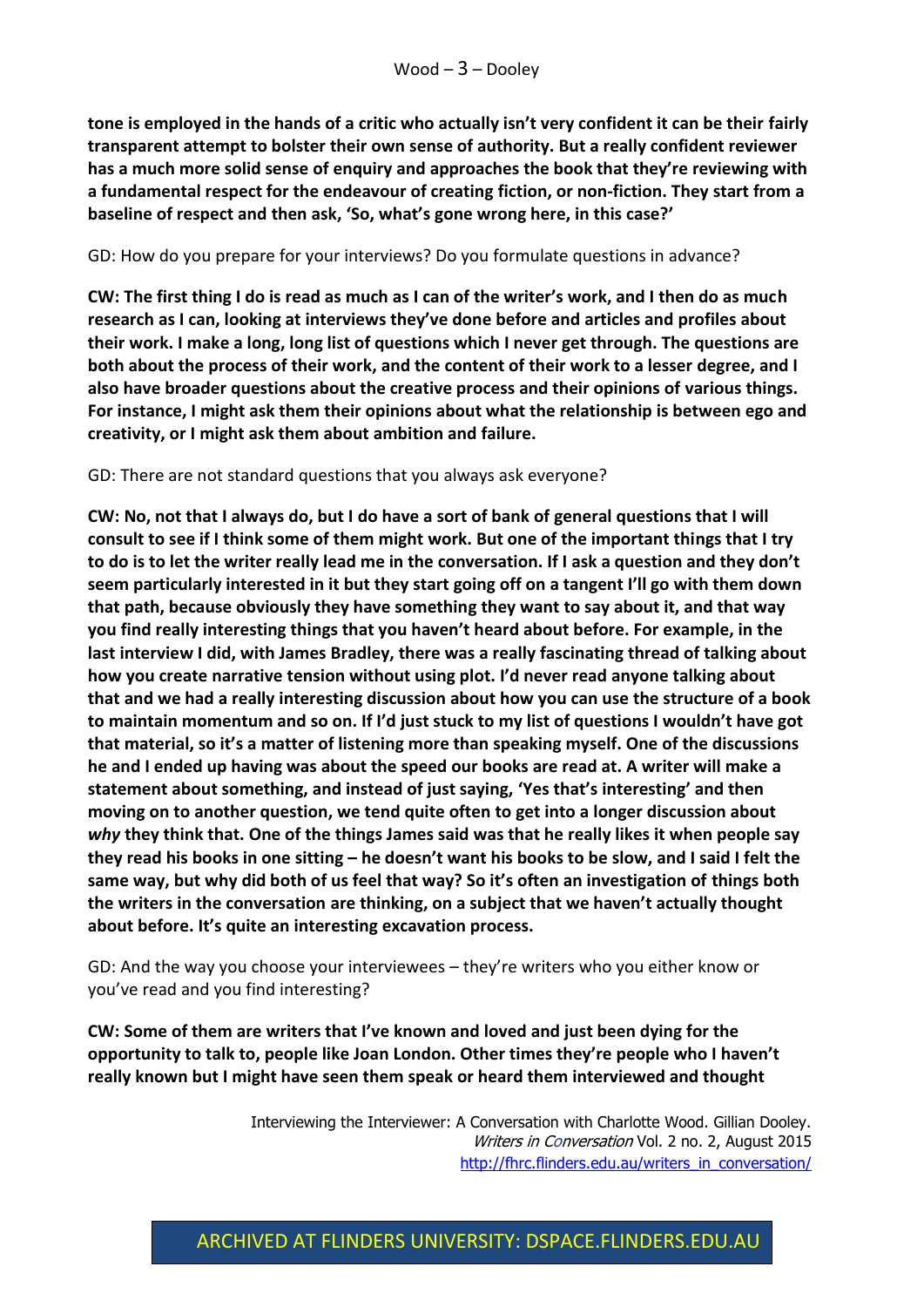**they've got really interesting things to say. I hadn't read much of Wayne McCauley's work, for example, but I saw him speak a couple of times at writers' festivals and I thought he was a very thoughtful guy, with some very provocative things to say. So then I went off and read his work and asked if I could interview him. So often it's not so much about what they're writing as how they can speak about writing and how they articulate discussions about writing that is the salient point.**

#### GD: And your subscribers – who do you believe your subscribers are?

**CW: I think in the main they are practising writers in one form or another, so they might be published writers, or they might be student writers, or beginner writers. I think there are quite a lot of those, who, like me, use the magazine as a sort of inspirational or instructional exercise. Then I think there are probably a few subscribers who are just readers, who are interested in the creative process. But the feedback that I tend to get is from writers themselves, often about a particular interview, saying that they felt very relieved or consoled or somehow inspired by the person who I'd just interviewed and that they had given them some sort of solace or given them a new idea of how to approach their work. I'm not sure how many general readers are really that interested in the nitty-gritty of the creative process, unless they're interested in a particular writer. I had a person the other day who just wanted the Joan London interview, and I told her they're not separately available, you need to buy the year's subscription. She was quite happy to do that. And though it was really because she wanted to read the one with Joan that she took the whole thing, she later said, 'Actually it's all quite interesting.'**

GD: Yes, I must admit I haven't read many of the works of the people who you've interviewed, but when I read the interviews there's always so much in them and I usually think, if only I had the time I'd go and read all their books.

**CW: One of the things I really wanted to do was to give some conversational airtime to writers who we don't hear from very often. Some of them are newish writers, like Pam Newton, who wrote two excellent crime novels, but a lot of them are much more widely published but not that widely known. Joan London has just published her third novel but she's written two short story collections, and Amanda Lohrey has published a lot of books but attention to her work felt to me to have waned at the time we spoke. It has picked up again since with the publication of her new novel.**

GD: They're not the big 'stars', necessarily, although you've got Kim Scott …

**CW: And Lloyd Jones. Kim Scott and Lloyd Jones might be well known for a time, but people forget about them again. People have sometimes asked me, 'Could you interview Helen Garner or David Malouf?' These are people who would give brilliant wonderful interviews, but who I feel have already been interviewed and in great detail, and I think I would rather this magazine had a few more surprising names, names people haven't even necessarily**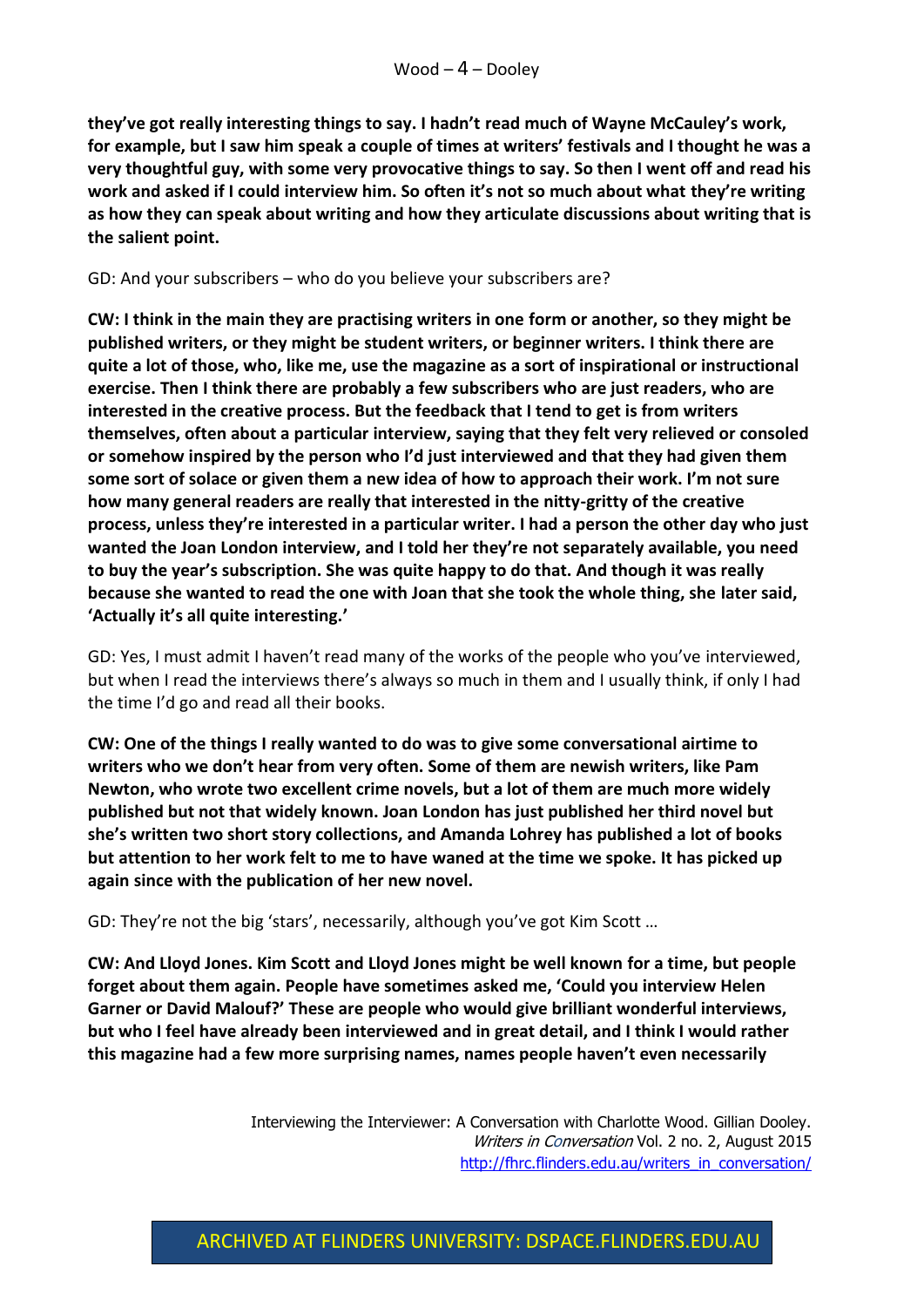## **heard of, but who might now find a couple of new readers because of my interviews with them.**

GD: It was the Pam Newton interview that made me think, I've got to talk to you. That was the one – though I'd never heard of her, but I just loved it so much.

### **CW: She's so articulate and intelligent, especially doing really interesting things in the crime genre.**

GD: And interrogating the genre she's writing in. So that brings me to the question of where you got the germ of the idea to do this.

**CW: I've always loved the** *Paris Review* **interviews, which have been going for decades – there are interviews with Hemingway and Faulkner and people like that, so a very long time. And I've always liked the fact that those interviews are done in a collaborative way, so that although they read as a conversation, just a question and answer, it's quite explicit in the introductions, and certainly in the collections, the books, that the interviews are very highly edited. Although they read as a verbatim report, they're very much curated and edited and shaped.** 

**I think this approach is really interesting, because in journalism the general rule of thumb is that you would never show an interviewee the draft of your story or interview, because the assumption is that they would want to take out anything that would reveal them, or something – I don't really understand it. So that's the approach that I take with these interviews. I do the interview, I edit down the transcript which is usually about 15,000 to 18,000 words, down to about 8,000 words, then I send it back to the writer, and they have the option of ignoring it or fiddling with it as much as they like. I have never had anyone retract something they've said. I've often had people refine what they've said. I know when I do an interview myself, often when you see it in print you think, I might have said that but it's not really what I think – I didn't articulate properly. Whereas this way they have a chance to really say exactly what they mean. I think the fact that they know they're going to have that chance later makes them very relaxed. Every now and then they'll say, I don't know whether I want to get into this, and I say, you can cut it out later if you want to. Then they don't tend to cut it out. So that's the kind of** *Paris Review* **model.** 

**But there was also an interview I read some time ago in an excellent visual arts magazine called** *Artist Profile***, and that was an interview between two painters. It was the painter Steve Lopes interviewing the painter Euan MacLeod about his process, and I was so moved by that interview. It was very insightful about the process of painting in a way that I hadn't read in normal journalism, which tends to focus on the outcome rather than the process, and because the interviewer was also a painter he had questions about the process that were completely different from the kind of questions a journalist or a non-painter would have asked. When I read that I thought, I wish there was something like that for Australian writers, and then I realised that I was actually in quite a good position to create something. I**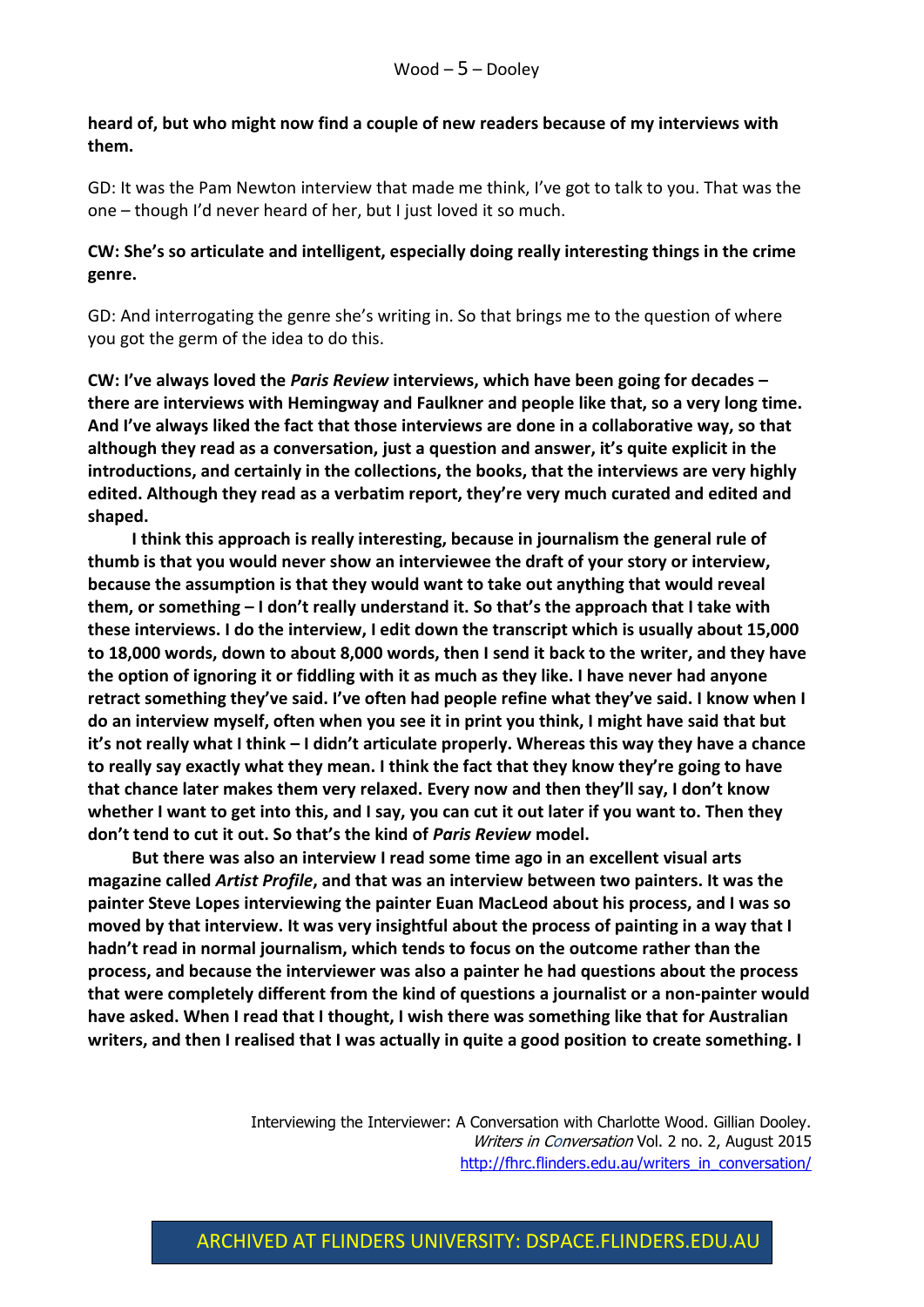## **have a background as a journalist so I know how to interview people, and yet because I'm a fiction writer, I also hopefully would ask questions that a journalist might not.**

GD: There's also the academic interview, where typically a PhD student will approach a writer and often they're even more at cross purposes than journalists, because they're very much focused on outcomes and imagery and content.

**CW: Also they might be pursuing a line of enquiry with their own thesis, so they think, say, 'Charlotte Wood's work is all about alienation in Australia' or something.** *I* **might not think that, but in that sort of interview they really need you to support their proposition – not that I've had that experience, but I can see how that might come about.** 

GD: I understand you're studying as well – tell me about your PhD.

**CW: I'm doing a PhD in Creative Writing at the University of New South Wales and the creative component of that is my new novel,** *The Natural Way of Things***, which is coming out in October. The critical component is actually a study of cognitive processes of creativity and I have done a series of recordings of conversations among a group of writers that I know. We have these conversations anyway about our work – we meet every month or so and talk about our work in progress, and have been doing that for about 20 years. I've recorded some of those conversations over the period of one year, and then analysed the transcripts to try and identify what are some of the cognitive processes involved and the techniques they use but that they don't know they use. I've come up with nine different processes, and now I'm creating a model of creativity based on them to see how their books actually get written. I'm comparing my model with existing models of creativity, a lot of which are cyclical, but mine is not. I'm probably going to be trying to refute the idea that creativity is necessarily cyclical, because I think it's much more random than that.** 

#### GD: So does *The Writer's Room* feed into your studies?

**CW: It probably will in terms of providing a component of my literature review, rather than using those interviews as actual source material. My study is a participant observation study, so I'll be looking at** *The Writer's Room* **interviews, along with things like the** *Paris Review* **interviews and all kinds of other interviews with artists of various kinds, for material that would support my thesis and especially that support the idea of a concept called 'problemfinding' that a researcher called Mihaly Csikszentmihalyi came up with in 1976 in a study of visual artists. I'm looking at that concept as the basis of my research.**

GD: What makes an interview exceptional? You've talked about things going places you don't expect. Are there any responses which have just floored you, or really surprised you?

**CW: That's a really good question. Sometimes it's hard to know until you get the transcript. Sometimes I've been in the interview as we speak and have thought, 'God this is amazing, I could just literally print the transcript of this and it'd be brilliant.' Then you actually look at it**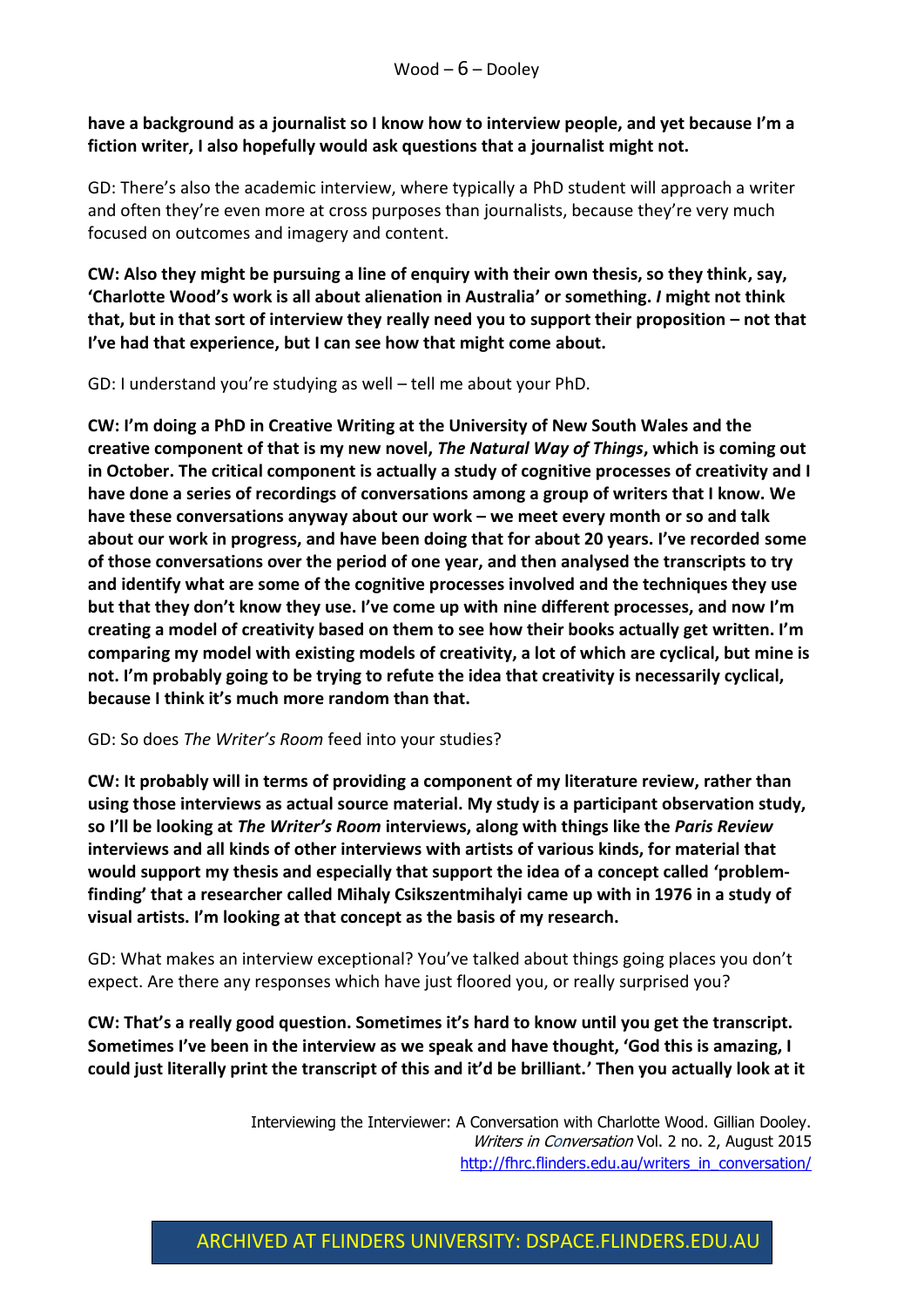**and you think, 'Oh no, this isn't as good as I thought, actually there's really not that much there.' But then through the process of refining and refining I come back to a position of real enthusiasm.**

#### GD: It sounds like most writing projects to me!

**CW: I think if there's anything that I am quite good at it's having a radar for people who are going to be generous in their conversation and honest about their processes, and I'm always incredibly struck by how generous they are. They're incredibly open about talking about something that's usually deeply, deeply personal and deeply private. For example, I thought Sue Smith was really quite transcendently generous. I think what works best is if they are surprised by the question and they have to think really hard about it as they are formulating their answers. I think a lot of them quite enjoy that process. It's more like having a real conversation rather than thinking, 'Oh yeah, I've answered this before', and just going into your normal rote answer which you tend to do after a while, because if you're answering honestly there really is only one answer. I suppose if I can come up with questions that make them think, 'I don't know what the answer is, but let's talk it out,' then you can find you get to really interesting places.**

GD: And then that might cut both ways, you might both get something out of it?

**CW: Oh very much so! Every interview I've done has certainly given me very rich and concrete writing advice, which is really why I'm doing it. It is a real masterclass for me every time.**

GD: It's interesting how much is transferable between writers, because obviously what works for one person's not going to work for someone else, but …

**CW: That's right, but it's also amazing how many times you think, 'Oh, I can try that.' Sue Smith said the most beautiful thing. I asked, when you get marooned and you're really stuck, what do you do? She said something like, 'Well, usually it's about not knowing my character enough and so sometimes I just take them to bed with me and just go to sleep with them.' I thought that was the most touching and lovely image. She said, 'I just think, here they are, they're lying next to me and I'll just go to sleep with them,' and there's something there about actively encouraging her subconscious sleeping mind to engage with this imaginary person. And I thought, 'Ooh I'm going to try that one day.'**

**Actually there have been a few people talking about sleep and the role of sleep in the creative process, which is really interesting.** 

GD: And the interviewees themselves, what do they get out of it, do you think? Do you get feedback from them?

**CW: I've had some feedback. Some of them I think have felt a bit confronted by it. I know one in particular was quite horrified by the repetitions in their speech that I found perfectly**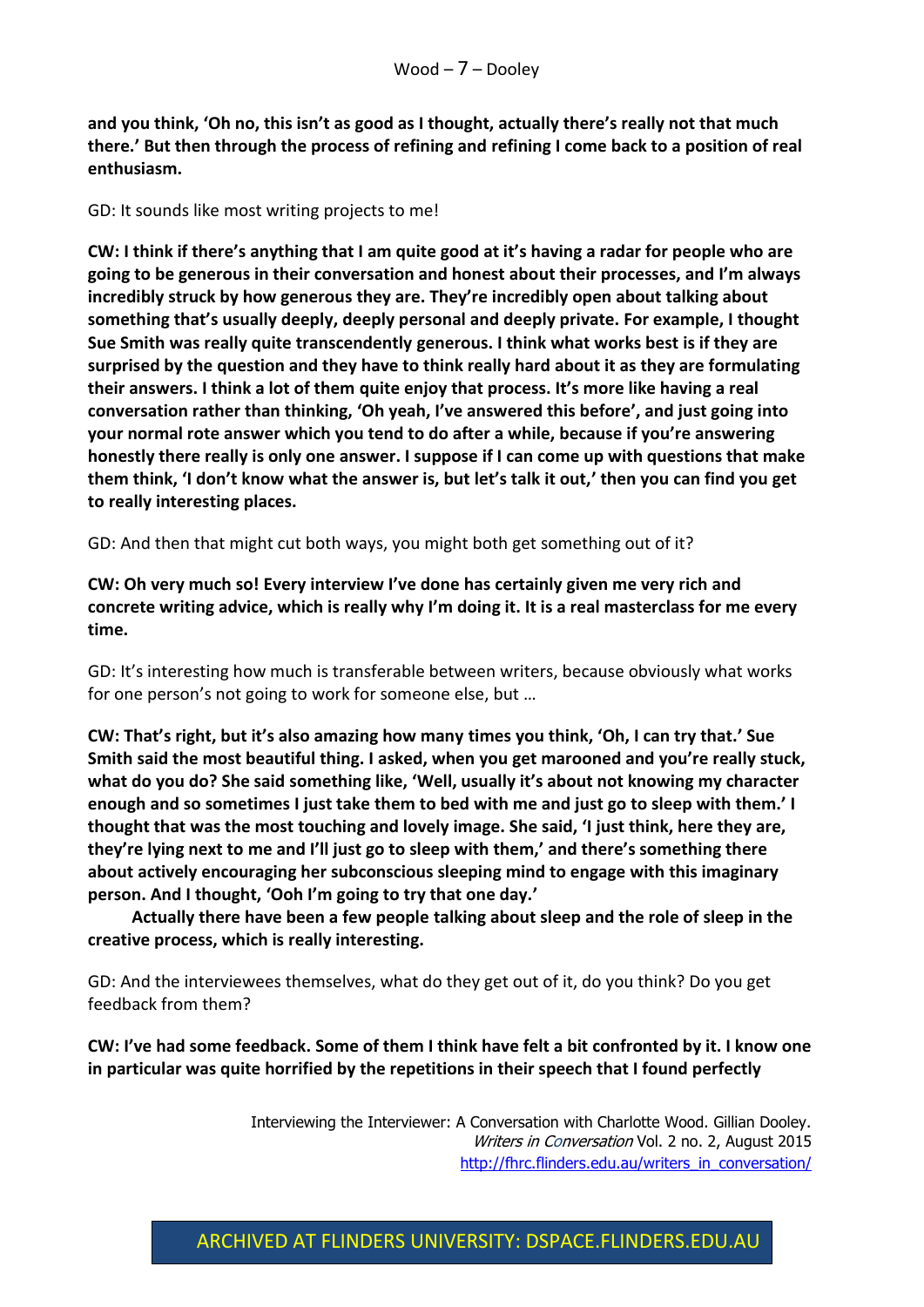**normal, and I actually cut some of them out, because when you shape it you don't put in every 'um' and 'ah' and 'yeah' and 'you know'. But that person seemed to think that I'd somehow invented them. But I've also had people say that they felt really quite moved afterwards, that it made them feel actually quite proud of their body of work and they hadn't really thought about how much they'd done until I asked them carefully about it. I've had one writer revive a book that he'd let go, that he'd forgotten about until I asked him whether he had ever thrown a book away. That was Malcolm Knox, and after the interview apparently he thought, I must have another look at that – and now it's his new book. He acknowledged me in the back of the book as one of the people who helped the book without knowing they were helping it. I think some people are really proud to be asked to take part in it, and feel they are engaging in a project that is part of a record of a period in Australian literature. I'm sure others see it as just another run-of-the-mill interruption to their work, but several of the writers have kept in touch – they really want the magazine to be a success and are often asking me how am I going to sustain it. A lot of people have said that they're really disappointed that it's coming to an end.** 

GD: I suppose I would say, yes, in a way I'm disappointed but in another way I totally understand.

**CW: I think it's important to quit while the going's good. It's very, very time consuming and it's quite a demanding workload, and in terms of making a living as a writer it's probably the least effective thing I could be doing. By the end of this year it'll be three years. I actually nearly finished it last year, but some writing friends of mine got together in a funny sort of little delegation and said please do one more year, and I thought, yes, that's good, three years is a nice healthy sort of time …**

GD: It's a good sample, isn't it? You've got 18 people. That's a pretty good sample of Australian creative practice at this moment.

**CW: I think it is. It's partly a profile of a generation of writers. They're not all my era of writers, but quite a lot of them are, and I think we've had a lot of coverage of writers like Helen Garner, David Malouf, Kate Grenville, Tim Winton and their generation, and absolutely rightly so. I feel that the people I've interviewed in the main are the generation of writers that follows.**

GD: Even if they're not actually younger, they're not so far advanced in their careers.

**CW: Amanda Lohrey would be more of their generation than mine, but not given nearly enough publicity and exposure for the work that she's done, which is really outstanding. And her enquiry continues in a really active way. She was the first interview I did, and she's been incredibly supportive of the whole enterprise. But I guess for the most part they have been people in their 40s and 50s. My sort of rule was that they had to have at least two books. And most of them have had many more than that. Pam Newton, for example, had two books, and I was waiting for her to finish the second one because I really wanted to talk to her. And** 

> Interviewing the Interviewer: A Conversation with Charlotte Wood. Gillian Dooley. Writers in Conversation Vol. 2 no. 2, August 2015 [http://fhrc.flinders.edu.au/writers\\_in\\_conversation/](http://fhrc.flinders.edu.au/writers_in_conversation/)

# ARCHIVED AT FLINDERS UNIVERSITY: DSPACE.FLINDERS.EDU.AU